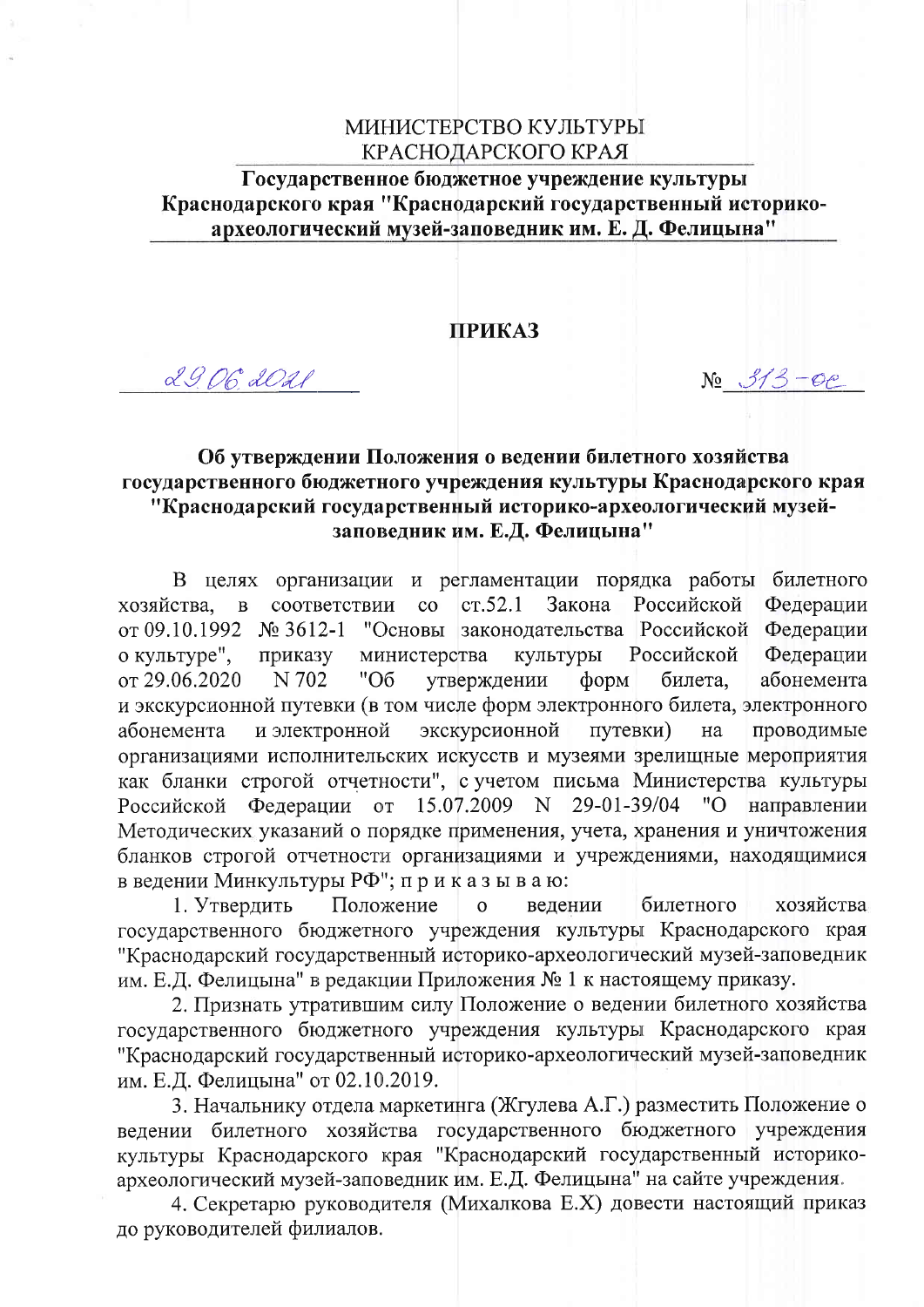5. Руководителям структурных подразделений (филиалов) (Бомбизова Н.В., Емец К.И., Пишкин Ю.В., Фефелов В.В., Марченко Я.А.), обеспечить контроль исполнения п.1 настоящего приказа.

6. Приказ вступает в силу со дня его подписания.

7. Контроль исполнения настоящего приказа оставляю за собой.

Генеральный директор

М.С.Коркин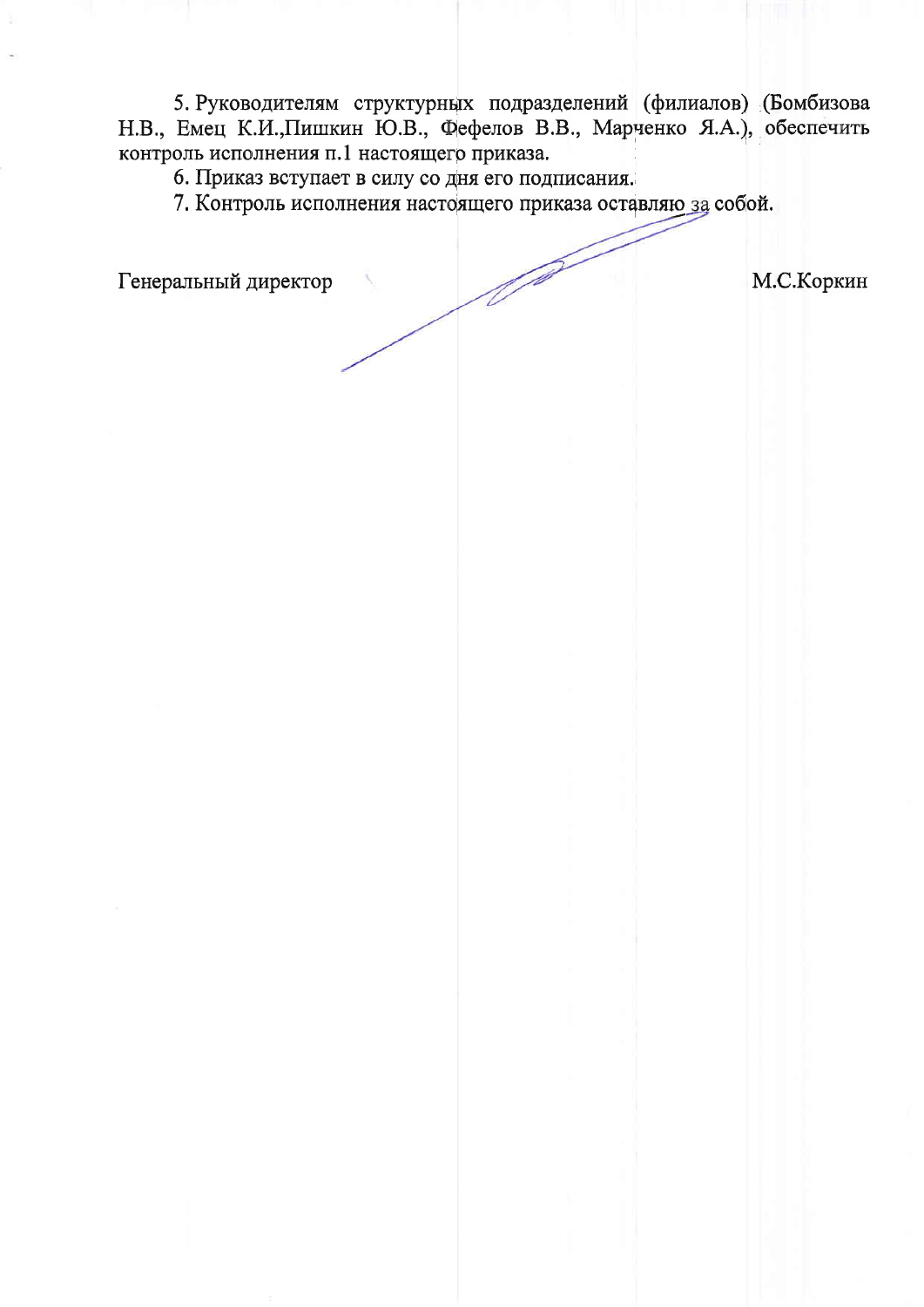Утверждено приказом ГБУК КК "КГИАМЗ им.Е.Д.Фелицына"

or <u>29.06</u> 20 21 r.<br>N<u>o 313-0</u>C

#### ПОЛОЖЕНИЕ

о ведении билетного хозяйства

### 1.Общие положения

1.1. Настоящее Положение о ведении билетного хозяйства государственного бюджетного учреждения культуры Краснодарского края "Краснодарский музей-заповедник историко-археологический государственный им.Е.Д.Фелицына" (далее по тексту - Положение) разработано в соответствии:

1) Гражданским кодексом Российской Федерации;

2) Федеральным законом от 07.02.1992 N 2300-1 "О защите прав потребителей"

(с изменениями и дополнениями);

№ 3612-1 "Основы 3) Законом Российской Федерации от 09.10.1992 законодательства Российской Федерации о культуре";

4) Федеральным законом от 18.07.2019 № 193-ФЗ "О внесении изменений в Российской законодательства "Основы Федерации Российской Закон Федерации о культуре";

5) Федеральным законом от 27.07.2006 № 152-ФЗ "О персональных данных";

6) Федеральным законом от 22.05.2003 № 54-ФЗ "О применении контрольно-

кассовой техники при осуществлении наличных денежных расчетов и (или) расчетов с использованием платежных карт" (с изменениями и дополнениями);

7) Постановлением Правительства РФ от 18.09.2020 № 1491 "Об утверждении правил и условий возврата билетов, абонементов и экскурсионных путевок и переоформления на других лиц именных билетов, именных абонементов и организациями проводимые путевок на экскурсионных именных исполнительных искусств и музеями зрелищные мероприятия в случае отказа посетителя от их посещения";

8) Приказом министерства культуры Российской Федерации от 29.06.2020 N 702 "Об утверждении форм билета, абонемента и экскурсионной путевки электронного билета, электронного форм числе экскурсионной путевки) на проводимые организациями  $(B$  TOM исполнительских искусств и музеями зрелищные мероприятия как бланки и электронной строгой отчетности";

9) Письмом Минкультуры РФ от 15.07.2009 N 29-01-39/04 "О направлении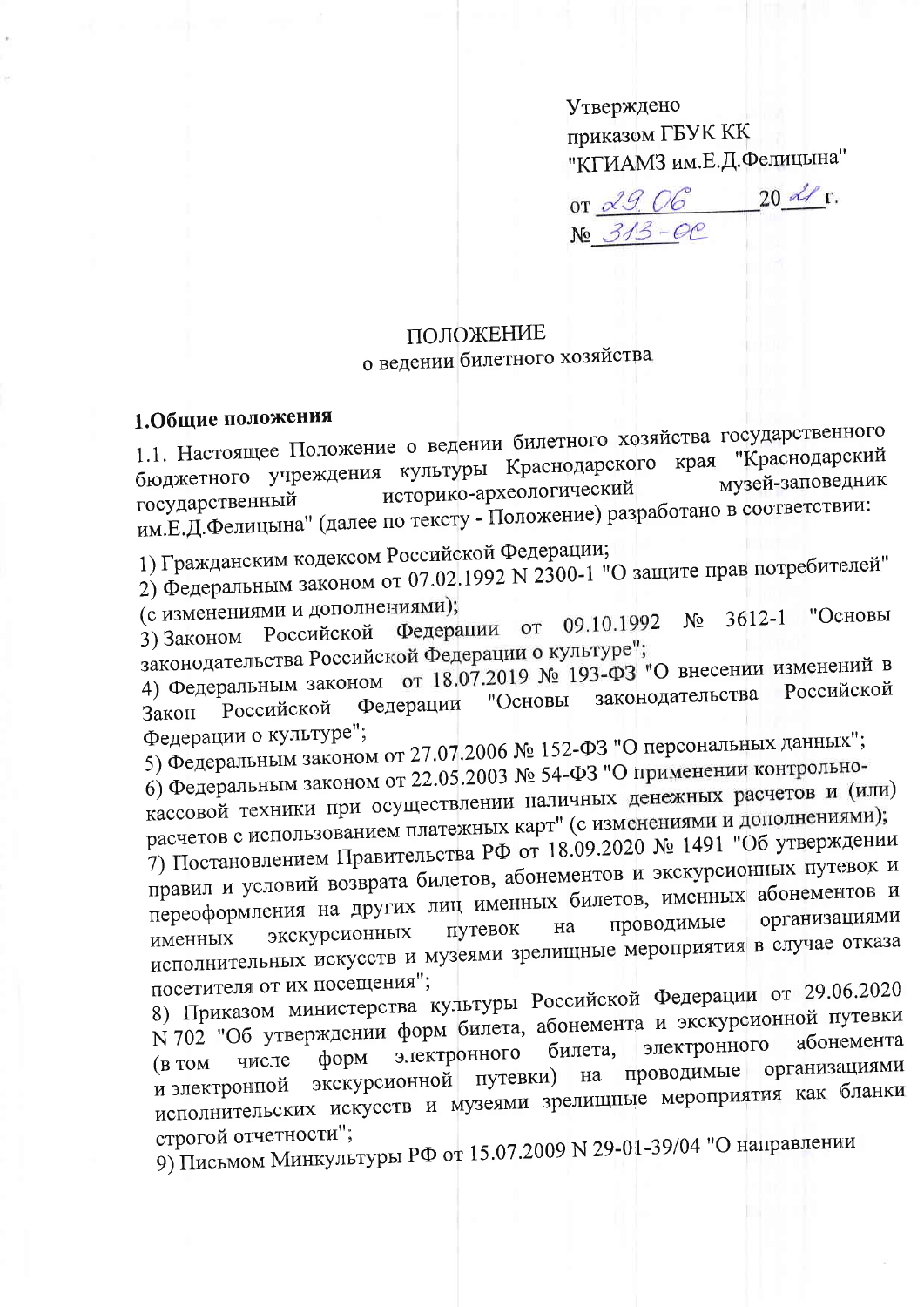2.2. Бланк строгой отчетности - первичный учетный документ, приравненный к кассовому чеку, сформированный в электронной форме и (или) отпечатанный с применением автоматизированной системы для бланков строгой отчетности в момент расчета между музеем и клиентом за оказанные услуги, содержащий подтверждающий осуществления факт его  $\overline{M}$ свеления  $\Omega$ расчете. соответствующий требованиям законодательства Российской Федерации о применении контрольно-кассовой техники.

2.3. Бланки строгой отчетности, применяемые при оказании услуг в музее форме утвержденной Приказом министерства соответствовать должны культуры Российской Федерации от 29.06.2020 N 702 "Об утверждении форм билета, абонемента и экскурсионной путевки (в том числе форм электронного билета, электронного абонемента и электронной экскурсионной путевки) на проводимые организациями исполнительских искусств и музеями зрелищные мероприятия как бланки строгой отчетности". Документ должен содержать следующие обязательные реквизиты:

а) наименование документа, шестизначный номер и серию. Серия билета, абонемента обозначается двумя буквами. Серия и тираж устанавливаются организацией-заказчиком при сдаче заказа типографии;

б) наименование и организационно-правовую форму;

в) место нахождения постоянно действующего исполнительного органа юридического лица;

г) идентификационный номер налогоплательщика, присвоенный организации культуры, выдавшей документ;

д) вид услуги;

е) стоимость услуги в денежном выражении;

ж) иные реквизиты, которые характеризуют специфику оказываемой услуги и организация. Художественное дополнить документ которыми вправе оформление билетов, содержание дополнительной информации на них, техническое редактирование производится учреждением самостоятельно. Места размещения реквизитов на лицевой и оборотной сторонах бланка билета определяются музеем также самостоятельно.

типографским способом или документа изготавливается  $2.4.$ Бланк формируется с использованием автоматизированных систем.

2.5. Проставление серии и номера на бланке документа, изготовленного осуществляется способом, изготовителем бланков. типографским Дублирование серии и номера на бланке документа не допускается, за исключением серии и номера, наносимых на отрывные части бланка документа. типографским способом бланк документа должен Изготовленный  $2.6.$ об изготовителе бланка документа (сокращенное сведения содержать налогоплательщика, идентификационный место наименование, номер нахождения, номер заказа и год его выполнения, тираж).

2.7. Бланк документа должен заполняться четко и разборчиво, исправления не допускаются. Испорченный или неправильно заполненный бланк документа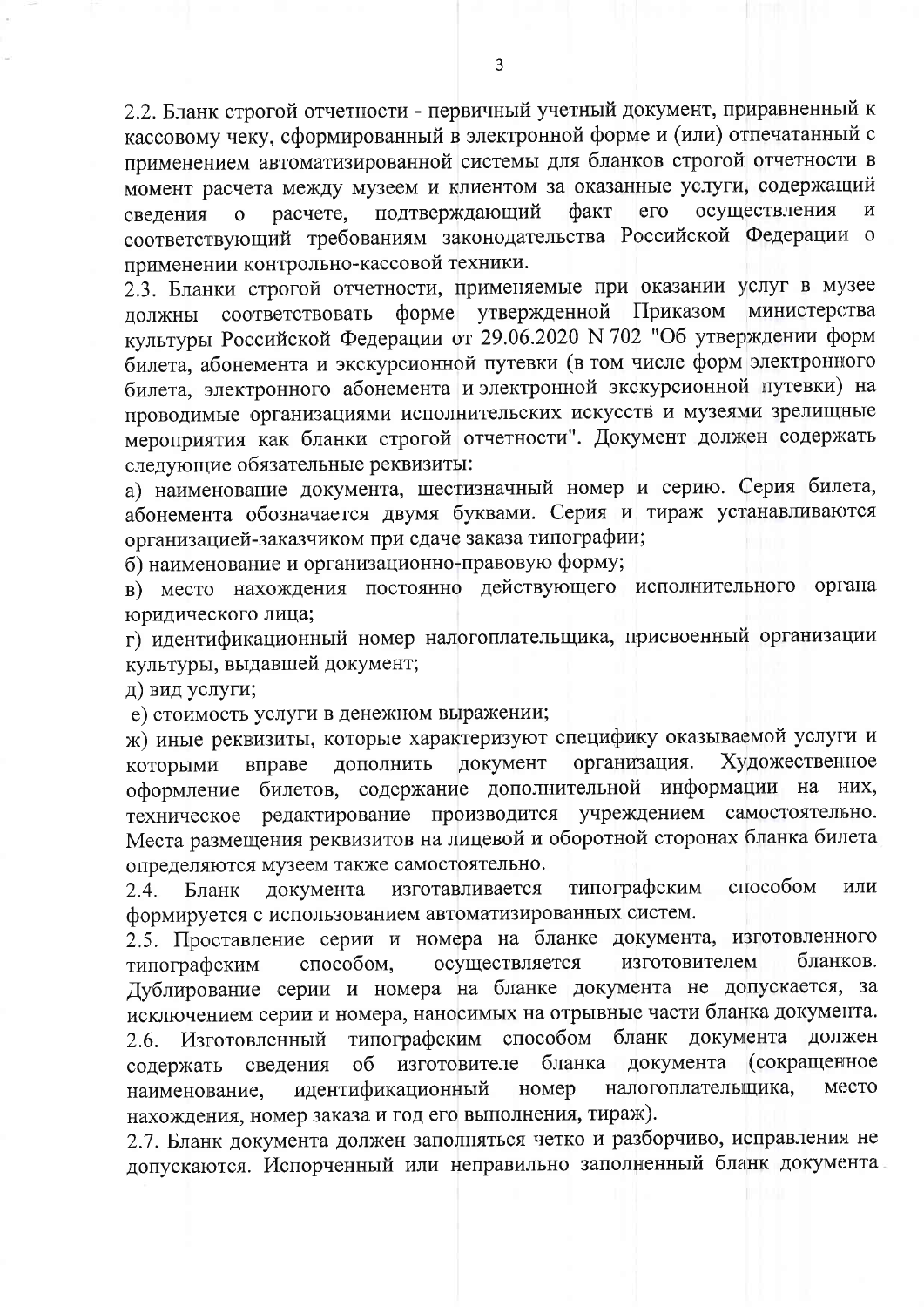(освобождаемые OT налогообложению подлежащие He услуги, налогообложения) налогом на добавленную стоимость);

- сумма расчета с отдельным указанием ставок и сумм налога на добавленную стоимость по этим ставкам (за исключением случаев осуществления расчетов налогоплательщиками на налога являющимися He пользователями, добавленную стоимость или освобожденными от исполнения обязанностей налогоплательщика налога на добавленную стоимость, а также осуществления расчетов за товары, работы, услуги, не подлежащие налогообложению (освобождаемые от налогообложения) налогом на добавленную стоимость);

- форма расчета (оплата наличными деньгами и (или) в безналичном порядке), а также сумма оплаты наличными деньгами и (или) в безналичном порядке;

- должность и фамилия лица, осуществившего расчет с клиентом, оформившего кассовый чек или бланк строгой отчетности и выдавшего (передавшего) его клиенту (за исключением расчетов, осуществленных с использованием автоматических устройств для расчетов, применяемых в том числе при осуществлении расчетов в безналичном порядке в сети Интернет);

- регистрационный номер контрольно-кассовой техники;

- заводской номер экземпляра модели фискального накопителя;

- фискальный признак документа;

- адрес сайта уполномоченного органа в сети Интернет, на котором может быть осуществлена проверка факта записи этого расчета и подлинности фискального признака;

- абонентский номер либо адрес электронной почты клиента в случае передачи ему кассового чека или бланка строгой отчетности в электронной форме или идентифицирующих такие кассовый чек или бланк строгой отчетности признаков и информации об адресе информационного ресурса в сети Интернет, на котором такой документ может быть получен;

- адрес электронной почты отправителя кассового чека или бланка строгой отчетности в электронной форме в случае передачи клиенту кассового чека или бланка строгой отчетности в электронной форме;

- порядковый номер фискального документа;

- номер смены;

- фискальный признак сообщения (для кассового чека или бланка строгой отчетности, хранимых в фискальном накопителе или передаваемых оператору фискальных данных);

- QR-код;

- иные реквизиты, с учетом особенностей сферы деятельности, в которой осуществляются расчеты.

2.13. Учреждение ведет учет бланков строгой отчетности в соответствии с 29-01-39/04  $N_2$ 15.07.2009 Министерства культуры  $P\Phi$ **OT** письмом «Методические указания о порядке применения, хранения и уничтожения бланков строгой отчетности организациями и учреждениями, находящимися в ведении министерства культуры РФ».

3. Приемка, хранение и порядок учета билетов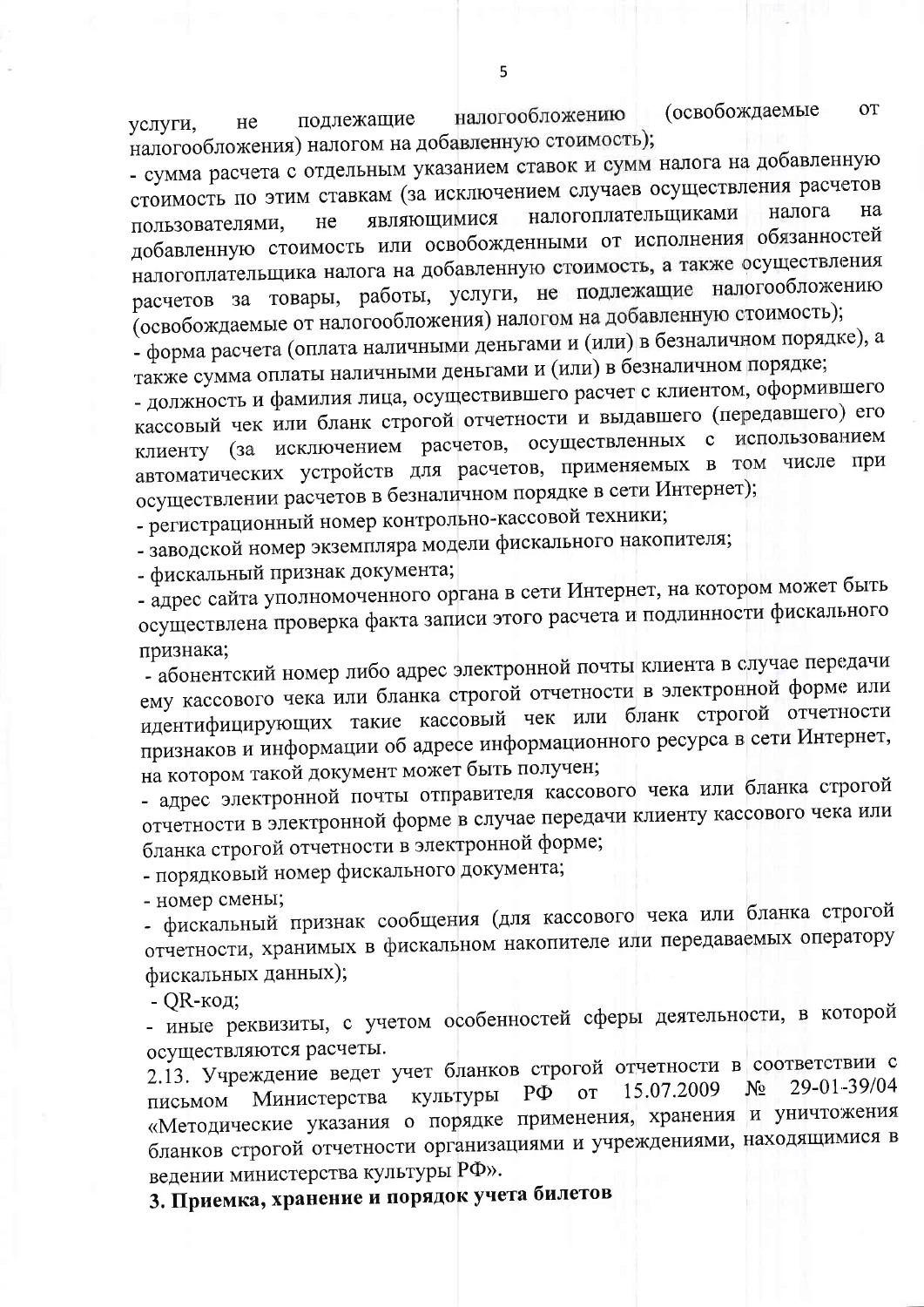# 4. Отчетность за полученные и использованные (реализованные) билеты

4.1. Билетные кассиры отчитываются за полученные и использованные ими билеты, корешками билетов, банковскими чеками, подтверждающими оплату билетов банковской картой, и наличными денежными средствами, неся ответственность за сохранность и использование каждого полученного ими билета.

Отчеты по продажам билетов должностных лиц служат основанием для оприходования выручки по приходному ордеру в кассу музея.

4.2. Билетные кассиры музея в срок, установленный приказом генерального директора, сдают в кассу учреждения вырученные деньги за реализованные билеты.

4.3. На основании данных о регистрации билетов, требования-накладных на отпуск для реализации, накладных на возврат непроданных билетов по каждому виду услуг составляется сводный отчет о продаже билетов, который поступает в бухгалтерию музея для проверки и обработки.

 $4.4.B$  orgere  $\Pi$ O проведенным операциям, сформированном Автоматизированной билетной системой, отражаются все обороты  $\Pi{\rm O}$ полученным для реализации, проданным и возвращенным билетам.

4.5. Применения бланков строгой отчетности с применением контрольнокассовой техники наличные денежные расчеты и  $(MJ)$ расчеты с использованием платежных карт осуществляются в следующем порядке:

а) при оплате услуг наличными денежными средствами билетный кассир (или уполномоченное лицо учреждения):

- заполняет (распечатывает) бланк документа;

- получает от клиента денежные средства:

- называет сумму полученных денежных средств и помещает их отдельно на виду у клиента;

- называет сумму сдачи и выдает ее клиенту вместе с документом, при этом бумажные купюры и разменные монеты выдаются одновременно;

б) при оплате услуг с использованием платежной карты уполномоченное лицо организации:

- получает от клиента платежную карту;

- заполняет (распечатывает) бланк документа;

- вставляет платежную карту в устройство для считывания информации с платежных карт и получает подтверждение оплаты по платежной карте;

- возвращает клиенту платежную карту вместе с документом и документом, подтверждающим совершение операции с использованием платежной карты;

в) при осуществлении смешанной оплаты, при которой одна часть услуги оплачивается наличными денежными средствами, другая - с использованием платежной карты, выдача документа и сдачи, а также возврат платежной карты должны производиться одновременно.

4.6. Реализация билетов юридическим лицам по безналичному расчету производится на основании договора (агентского договора) заключенным с